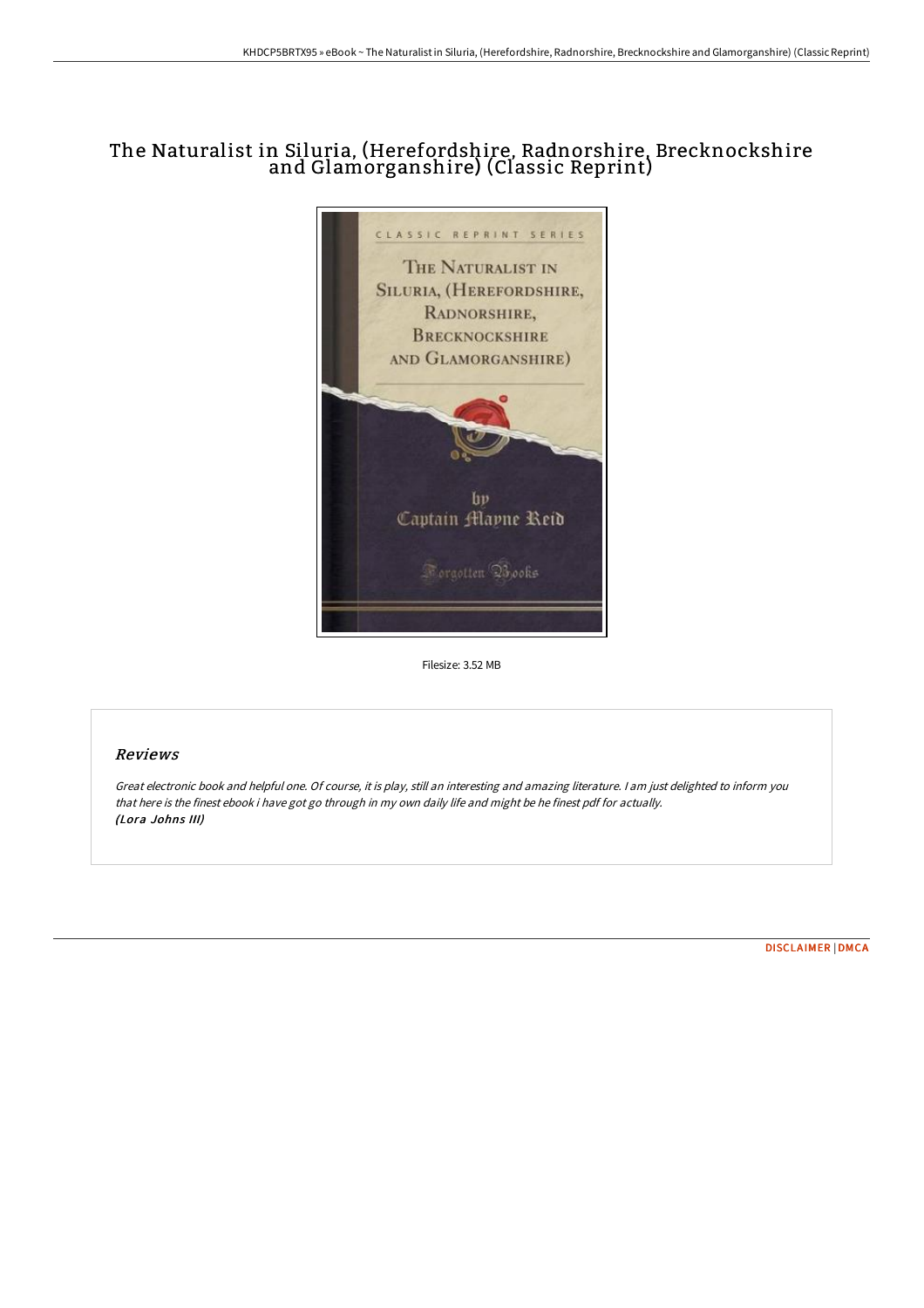## THE NATURALIST IN SILURIA, (HEREFORDSHIRE, RADNORSHIRE, BRECKNOCKSHIRE AND GLAMORGANSHIRE) (CLASSIC REPRINT)



Forgotten Books, United States, 2015. Paperback. Book Condition: New. 229 x 152 mm. Language: English . Brand New Book \*\*\*\*\* Print on Demand \*\*\*\*\*.Excerpt from The Naturalist in Siluria, (Herefordshire, Radnorshire, Brecknockshire and Glamorganshire) This new book is a departure from the class of literature by which Captain Reid made his name famous. It was left in MS. at his death in 1883, and not until 1889 did his widow place it in the hands of a publisher. Any careful reader of Captain Mayne Reid s Tales of Adventures will have discovered that his strongest point is his vigorous and accurate description of Natural Scenery: Therefore, when he retired from bin travels and London Society to Penyard Grange, in the lovely valley of Woolhope, not far from the city of Hereford, it was only a matter of course that the old Indian hunter should take to the woods and fields, and devote his leisure to the study of Natural History - examples for which existed so abundantly in his immediate neighborhood. A more ardent lover of nature than our author it would be hard to name - not even excepting the celebrated Gilbert White, of Selbourne. The district in which he made his observations is indicated in the title of his book, Siluria, concerning which we quote from Camden s Britannia: Ptolemy says the Silures inhabited those countries which the Welsh call by one general name, Dehubarth, or the southern part; branched at this day into new names - Herefordshire, Radnorshire, Brecknockshire and Glamorganshire. Professor Murchison revived the forgotten name of the tribe of ancient Britons by naming the palaeozoic rocks discovered in that locality Silurian, a term which has been adopted by all geologists in describing this particular strata - no matter where discovered. About the Publisher Forgotten Books...

h Read The Naturalist in Siluria, (Herefordshire, Radnorshire, Brecknockshire and [Glamorganshire\)](http://albedo.media/the-naturalist-in-siluria-herefordshire-radnorsh.html) (Classic Reprint) **Online** 

B Download PDF The Naturalist in Siluria, (Herefordshire, Radnorshire, Brecknockshire and [Glamorganshire\)](http://albedo.media/the-naturalist-in-siluria-herefordshire-radnorsh.html) (Classic Reprint)